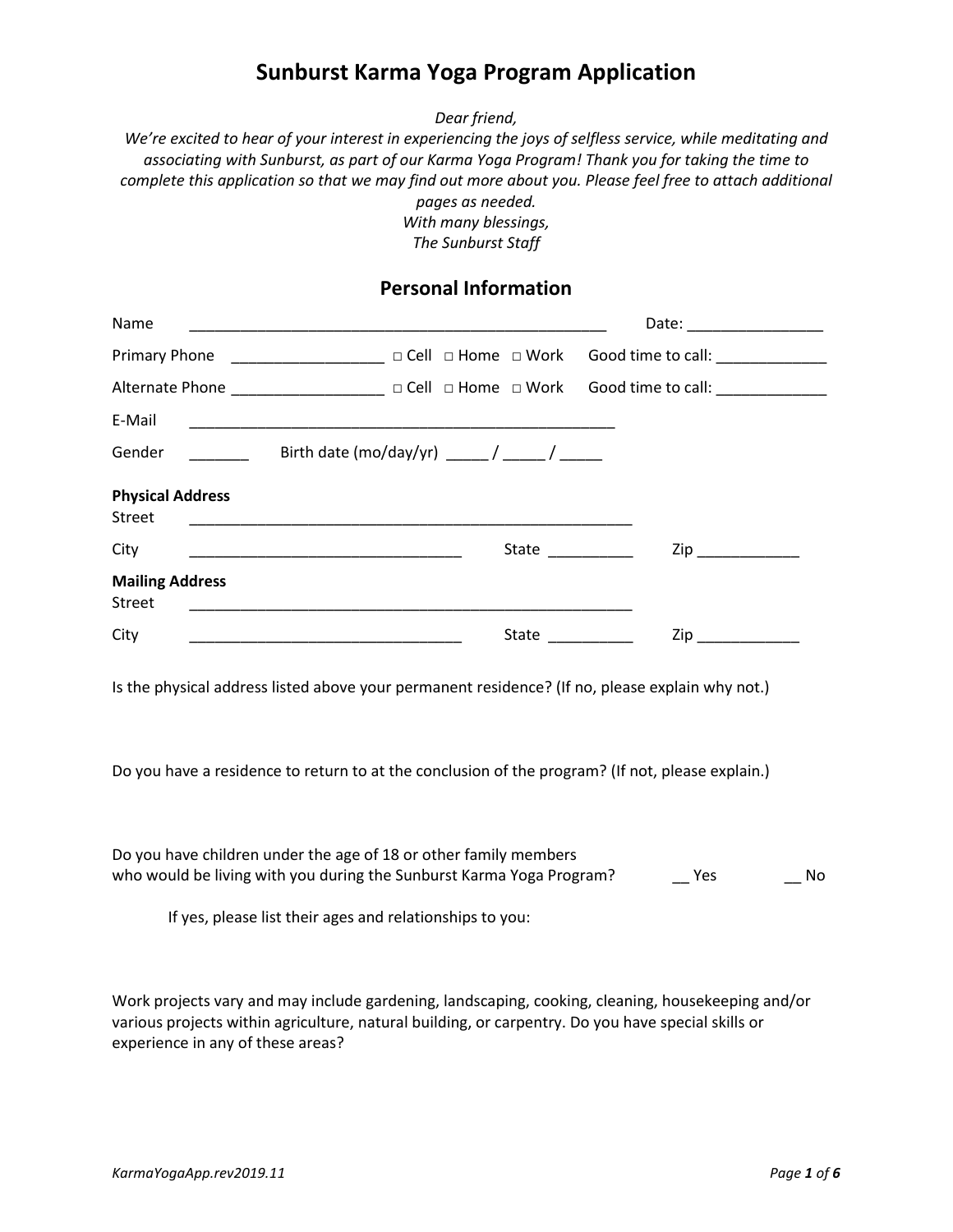Do you have a working automobile that you are planning to bring?

\_\_ Yes \_\_ No (If no, please describe your plans for arriving, departing, and errands such as buying groceries and incidentals.)

Have you ever been convicted of a felony? \_\_ Yes \_\_ No

# **Dates & Length of Stay**

*Sunburst's Karma Yoga Program can vary in length, up to two weeks, according to individual participants' interest and the availability of work and accommodations. During your stay, please plan to register for and participate in any scheduled retreat center events (see [sunburst.org/events\)](http://www.sunburst.org/upcoming). Karma Yoga Program work projects are available at various times during the year, but not necessarily on all dates. We will work together with you in choosing dates so that they will work well for both you and Sunburst.* 

Please indicate your desired arrival and departure dates:

Arrive on: \_\_\_\_\_\_\_\_\_\_\_\_\_\_\_ Depart on: \_\_\_\_\_\_\_\_\_\_\_\_\_\_\_

If your dates are flexible, please describe your available time frame:

### **Accommodations**

Please indicate your preferred accommodations (offered at a significant reduction):

\_\_\_\_ Camp cabin (\$15/night)

Provide own tent or vehicle, NO hookups (\$0)

\_\_\_\_ Provide own tent or vehicle, WITH hookups (\$5/night)

Are you willing to share housing with other persons of the same gender?

\_\_ Yes \_\_ No (Please explain.)

Do you snore? *(This helps us match up roommates, if applicable.)* \_\_\_\_\_\_\_\_Yes \_\_\_\_\_\_\_\_No

Check here to indicate that you understand you are responsible for providing your own bedding and towels: \_\_

## **Background information**

How did you hear about Sunburst and become interested in spending time at Sunburst Sanctuary?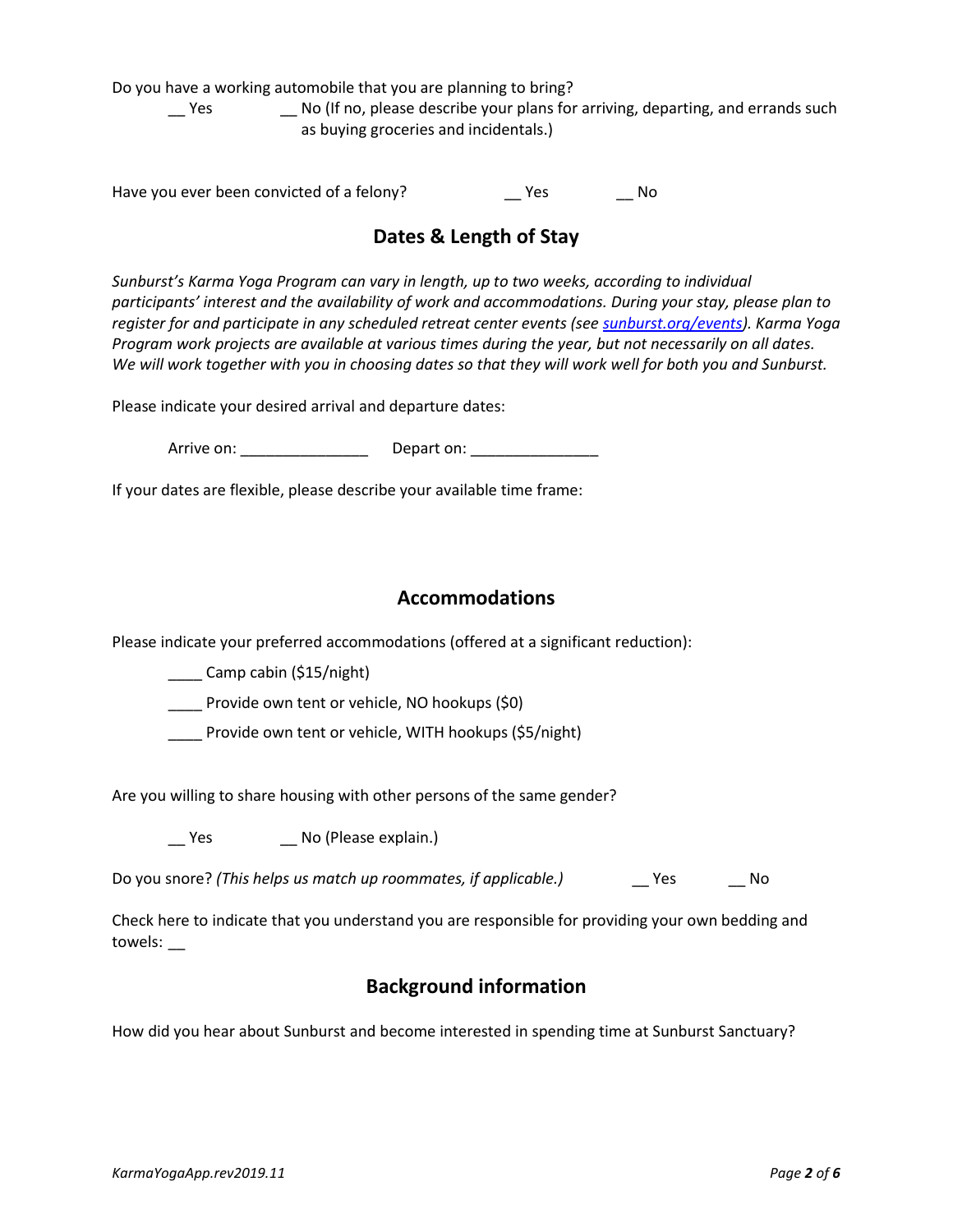Why would you like to be part of the Karma Yoga Program in particular?

Have you read Norman Paulsen's autobiography, *Life-Love-God: Story of a Soul Traveler*, and do you have any other previous experience with Sunburst?

What is your previous experience with the spiritual path in general?

Residents of Sunburst Sanctuary are dedicated to following the Sunburst teachings, as described in the book by Norman Paulsen – *Life-Love-God*. You can also visit our website for information: [sunburst.org/practices.](http://www.sunburst.org/practices) As a Karma Yoga Program participant, it is important that you have an interest in learning and experiencing what we share here. Our spiritual life is dedicated to the Divine, and our path is to raise our consciousness for the betterment of the world, through selfless service, spiritual practice, and supportive community.

Does this interest you and feel comfortable for you? \_\_\_\_\_ Yes \_\_\_\_\_\_\_\_\_\_ No

## **Medical Questionnaire**

*It is very important that you answer the following questions completely and truthfully, as your physical, mental and emotional health are important factors in determining how our Karma Yoga Program can best work for you. The program requires that you participate in a variety of activities, some more strenuous than others, and your responses will help us determine which activities may be right for you. All responses are kept confidential.* 

Please describe your overall health, fitness level, and capability of participating in physically demanding projects.

Women: Are you pregnant?

\_\_ Yes (How many weeks will you be at the start of the program? \_\_\_\_\_\_\_\_\_) \_\_ No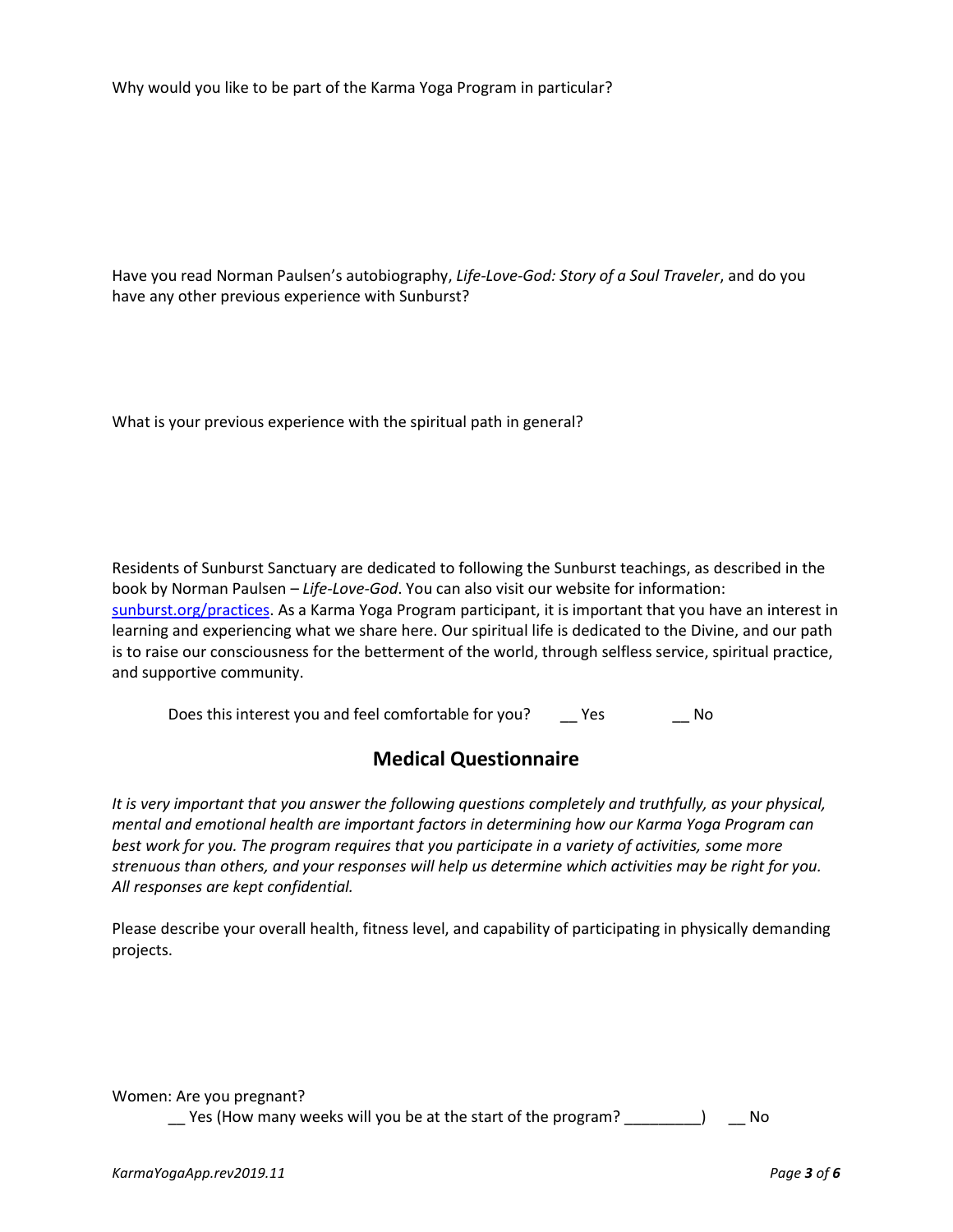| Any back trouble now or in the past? If yes, please describe, including approximate dates of problem(s).                                          |  |  |
|---------------------------------------------------------------------------------------------------------------------------------------------------|--|--|
| Any trouble with joints (knees, shoulders, ankles, etc)? If yes, please describe, including approximate<br>dates of problem(s).                   |  |  |
| How is your blood pressure?<br>__ Normal ___ High ___ _ _ Low ___ Date last checked: __________________________                                   |  |  |
| Have you ever taken blood pressure medication?<br>__ Yes (How recently? ____________________)<br>No.                                              |  |  |
| Is your heart healthy?<br>__ Yes ___ _ No (please describe)                                                                                       |  |  |
| Any history of heart attack?<br>__ Yes (please describe) ____ No                                                                                  |  |  |
| Do you have any other physical limitations, restrictions on your physical activities, or health concerns?<br>__ Yes (please describe below) __ No |  |  |
| Please describe any food allergies, and/or any allergies to plant, bee, insect, spider, ant, or other.                                            |  |  |
| Are you currently seeing, or have you seen in the past five years, a therapist or other professional for                                          |  |  |

Are you currently seeing, or have you seen in the past five years, a therapist or other professional for any mental illness?

\_\_ Yes (please describe the conditions) \_\_ No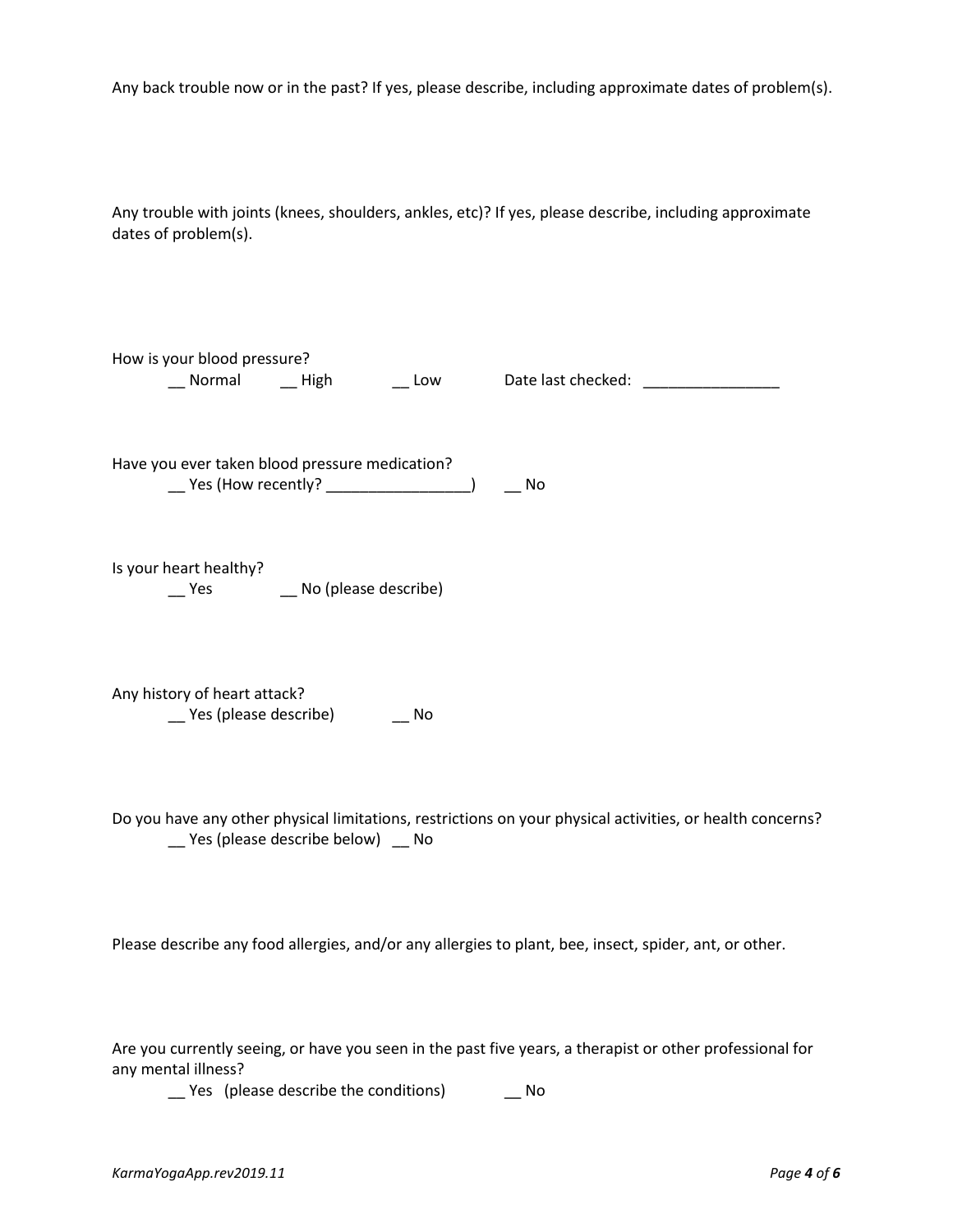The practice of meditation requires focused physical and mental concentration. Do you have any mental conditions that would in any way impair your ability to engage in this practice?

\_\_ Yes (please describe) \_\_ No

Have you ever been in an alcohol or substance abuse program, or any other program for mental or physical abuse?

\_\_ Yes (please explain) \_\_ No

#### **Do you have, or have you had, any of the following in the last five years?**

| Allergies (other than food)    | No<br>Yes | Anemia                    |     | No |
|--------------------------------|-----------|---------------------------|-----|----|
| Asthma                         | Yes<br>No | <b>Blood Clots</b>        | Yes | No |
| <b>Chemical Sensitivities</b>  | No<br>Yes | <b>Chronic Headaches</b>  | Yes | No |
| Convulsions                    | No<br>Yes | <b>Diabetes</b>           | Yes | No |
| Emphysema                      | No<br>Yes | Epilepsy                  | Yes | No |
| Fainting                       | Yes<br>No | Head Injury               | Yes | No |
| <b>Heart/Cardiac Condition</b> | No<br>Yes | High Blood Pressure       | Yes | No |
| Hypoglycemia                   | No<br>Yes | <b>Impaired Hearing</b>   | Yes | No |
| <b>Impaired Vision</b>         | No<br>Yes | <b>Infectious Disease</b> | Yes | No |
| <b>Mental Illness</b>          | No<br>Yes | Muscle/Joint Disorders    | Yes | No |
| Neck/Back Injuries             | No<br>Yes | Need Special Equipment    | Yes | No |
| Severe Pain                    | No<br>Yes | <b>Skin Disorders</b>     | Yes | No |
| Surgeries                      | No<br>Yes | Ulcers                    | Yes | No |
| Unconsciousness                | No<br>Yes | Tetanus Shot (Date:       | Yes | No |

Please explain in detail if you checked Yes on any of the above.

#### **Please list all medications you are taking or will be taking during this program:**

- a. Condition(s): \_\_\_\_\_\_\_\_\_\_\_\_\_\_\_\_\_\_\_\_\_\_\_\_\_\_\_\_\_\_\_\_\_\_\_\_\_\_\_\_\_\_\_\_\_\_\_\_\_\_\_\_\_\_\_\_\_\_
- b. Medication(s): \_\_\_\_\_\_\_\_\_\_\_\_\_\_\_\_\_\_\_\_\_\_\_\_\_\_\_\_\_\_\_\_\_\_\_\_\_\_\_\_\_\_\_\_\_\_\_\_\_\_\_\_\_\_\_\_\_\_
- c. How often?

### **Emergency Contact**

#### **In case of emergency, who can we contact?**

| Name           | Relationship    |  |  |
|----------------|-----------------|--|--|
| Primary Phone  | Alternate Phone |  |  |
| E-mail Address |                 |  |  |